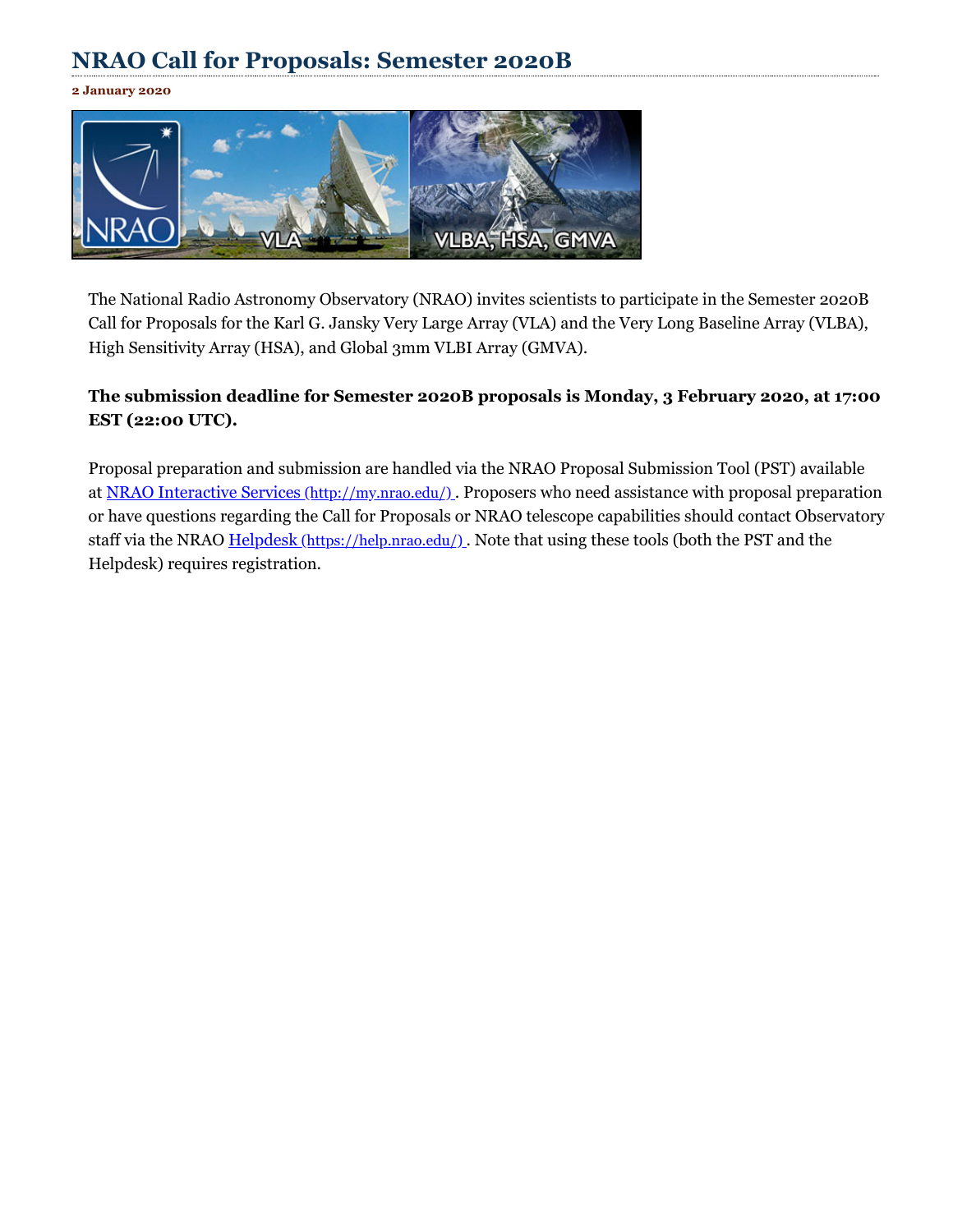## **News & Opportunities**

## **Joint NRAO and GBO Telescope Time Allocation Process**

Proposals to the National Radio Astronomy Observatory (NRAO [\(https://science.nrao.edu/observing/\)](https://science.nrao.edu/observing/) ) and the Green Bank Observatory (GBO [\(http://greenbankobservatory.org/\)](http://greenbankobservatory.org/)) for the scientific use of its telescopes are evaluated on the basis of scientific merit and technical feasibility using a panel-based proposal review system [\(https://science.nrao.edu/observing/proposal-types/proposal-review-system\)](https://science.nrao.edu/observing/proposal-types/proposal-review-system) . This joint process is run by the NRAO in accordance with it's policy of non-discrimination and inclusion. [\(https://info.nrao.edu/do/odi/nrao-diversity\)](https://info.nrao.edu/do/odi/nrao-diversity)

The NRAO 2020B Call for Proposals is for observations with the VLA and VLBA/HSA/GMVA; the corresponding call for the GBT can be found at the GBO Call for Proposals [\(https://greenbankobservatory.org/science/gbt-observers/proposals/2020b-call-for-proposals/\)](https://greenbankobservatory.org/science/gbt-observers/proposals/2020b-call-for-proposals/) .

## **Extra-Large Proposals**

In the 20A call for proposals, the NRAO invited the submission of Extra-Large proposals (or X-proposals), defined as those requesting a total of more than 1000 hours of telescope time and/or extending over four or more observing semesters. It was also noted in the 20B call that "the maximum amount of time that can be requested through a Large proposal will be capped at 1000 hours starting from Semester 2020B." *Upon further review Large proposals will not be capped at 1000 hours for semester 20B.* Such proposals may provide us with some flexibility in scheduling (e.g., fill an underused LST range).

Evaluation of the X-proposals submitted in 20A is still in progress, but these proposals could be scheduled starting in the 20B semester. As a general rule at least 50% of the open skies time will still be available to the *Regular, Triggered, and Large proposals that request time in this 20B call for proposals.*

## **Continuing Opportunities**

## **Extra NRAO Staff Help for VLBA Observation Setup and Data Reduction**

NRAO is now offering extra staff assistance with VLBA observational setup and data reduction for new or novice users. See the VLBA, HSA, and GMVA Proposal Guide [\(https://science.nrao.edu/observing/call-for](https://science.nrao.edu/observing/call-for-proposals/2020b/vlba-proposal-guide)proposals/2020b/vlba-proposal-guide) page for details.

#### **Joint Observing program**

Access to the Joint Observing program will continue for the VLA, VLBA and GBT for semester 20B. This includes joint observations with the XMM-Newton Project, the Chandra X-ray Observatory, the Hubble Space Telescope (HST), the Swift Gamma-Ray Burst Mission, and the Fermi Gamma-ray Space Telescope. For more details see the Joint Proposal page [\(https://science.nrao.edu/observing/call-for-proposals/2020b/joint-proposals\)](https://science.nrao.edu/observing/call-for-proposals/2020b/joint-proposals) .

## **Director's Discretionary Time Including Education and Public Outreach**

Proposals for Director's Discretionary Time (DDT) may be submitted at any time. They must be submitted through the <u>PST (https://my.nrao.edu/</u>). DDT proposals are intended to address targets of opportunity [\(https://science.nrao.edu/observing/proposal-types/too\)](https://science.nrao.edu/observing/proposal-types/too) , high-risk/high-return exploratory time [\(https://science.nrao.edu/observing/proposal-types/exploratoryproposals\)](https://science.nrao.edu/observing/proposal-types/exploratoryproposals) , or other science opportunities deemed sufficiently urgent to justify prompt action.

DDT proposals may also be submitted for the purpose of education and public outreach - for example, to image an iconic source or to support an educational opportunity for students. Such proposals should clearly justify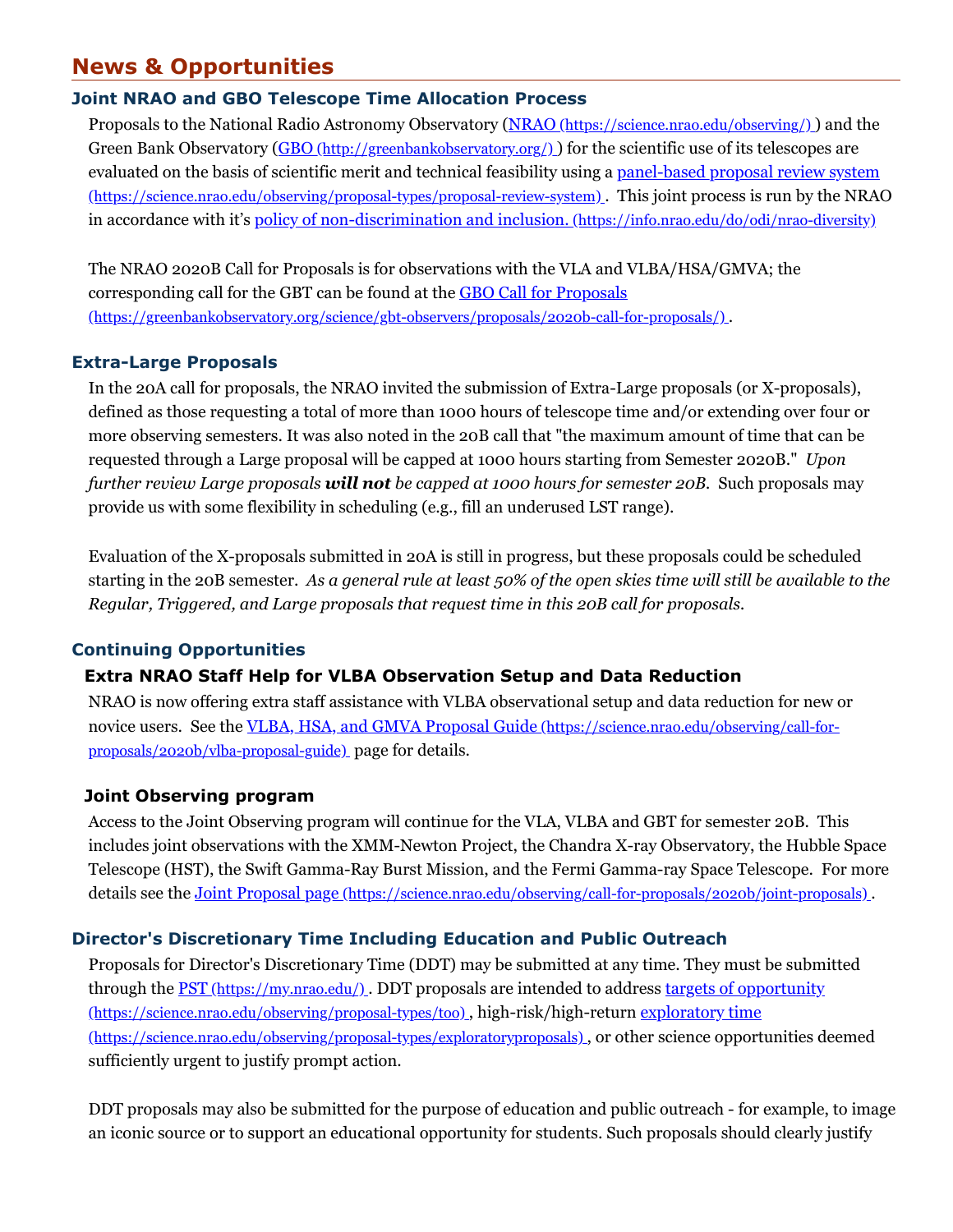the requirements for the requested time allocation and observing mode on any given instrument, and should describe the anticipated impact of the observation.

While there is not an *a priori* limit to time that can be requested via DDT, it is expected that no more than 5% of the observing time on each telescope will be allocated for this purpose.

## **Other Proposal Opportunities**

The NRAO would like to make users aware that there are additional proposal opportunities as follows:

- **High Risk Proposals:** As a means of maximizing its scientific impact through cutting-edge observations, the Observatory encourages the submission of high-risk/high-reward proposals.
- **Commensal Observing**: NRAO telescopes and backends are sufficiently flexible in many cases to allow two experiments to run commensally. To the degree that this enhances science return from the telescopes, NRAO wishes to support commensal projects subject to resource and scheduling constraints.
- **Filler Programs:** Some programs are not time critical, strongly dependent on array configuration, or require highly subscribed LST ranges. Such programs may be able to take advantage of "filler" time.

Further information about each of these programs can be found on the **Proposal Opportunities** [\(https://science.nrao.edu/observing/proposal-types/proposal-opportunities\)](https://science.nrao.edu/observing/proposal-types/proposal-opportunities) page.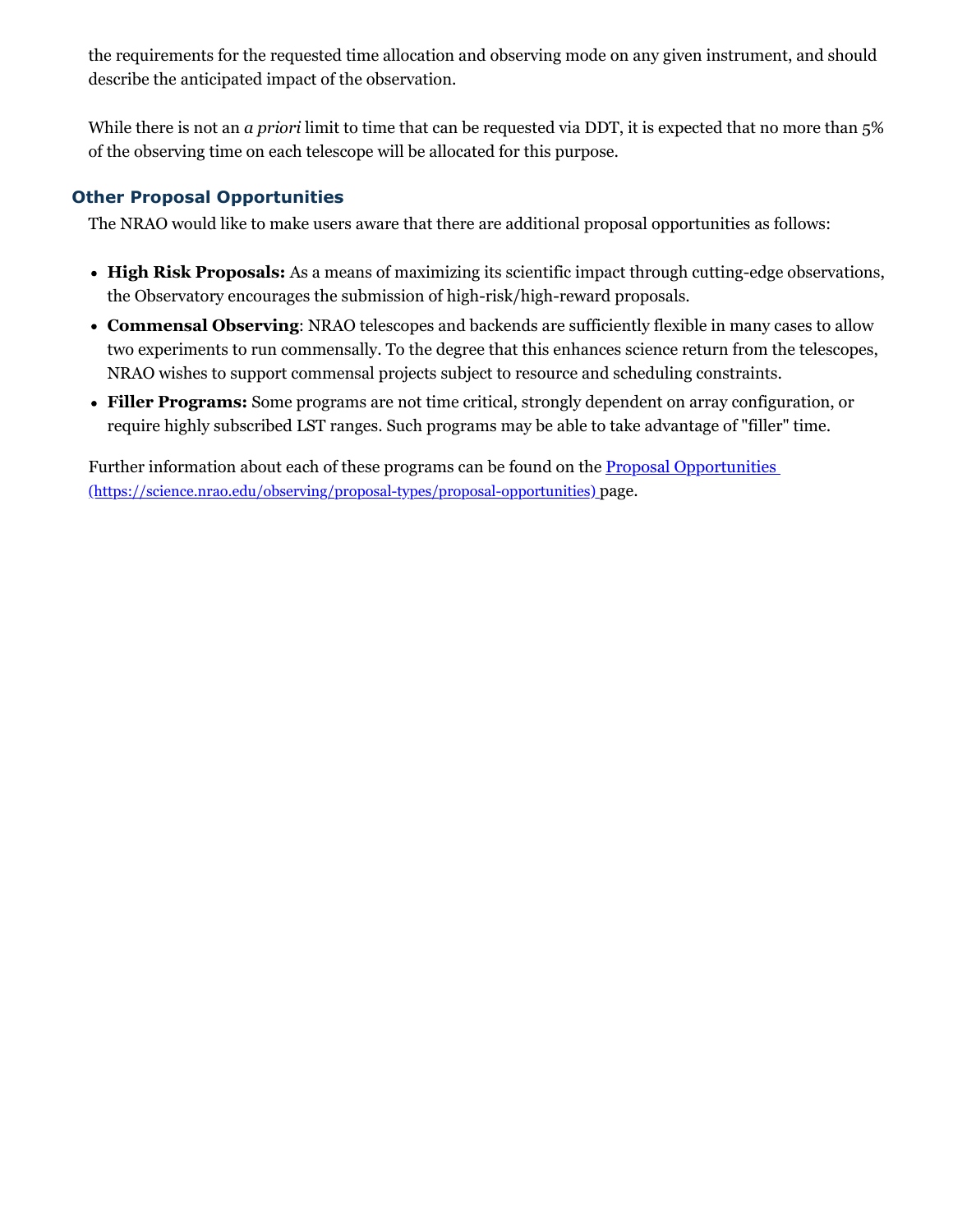# **VLA Proposal Guide**

## **VLA Configuration Plans and Science Time Available**

The February 3, 2020 deadline covers the observing period October 30, 2020 through February 8, 2021 (Semester 2020B), encompassing the A configuration of the VLA. Multi-configuration proposals that include this configuration may also be submitted. Additionally, proposals requesting only configurations that will fall in semester 2021A (or later) may be submitted if the Principal Investigator is a graduate student. NRAO offers this service to provide scientific and technical feedback for students, and to provide them with an opportunity to re-submit their proposals for their principal semester with this information in hand. Students should ensure that their status is up to date and correct in the NRAO User Database. Please refer to the VLA Configuration Plans [\(http://go.nrao.edu/vla-plan\)](http://go.nrao.edu/vla-plan) for details and availability of upcoming configurations.

A plot of estimated available observing hours as a function of LST for the A configuration in semester 2020B is shown below. In this plot, engineering, maintenance, and testing cause the solid (upper) line to be less than the total number of LST days in the configuration; such activities occur predominantly during daytime.



Estimated science time available per LST hour is shown by the solid (upper) black line for all frequencies, the dashed (middle) line for K-band conditions, and dotted (lower) line for Q-band conditions**.** The colored bars show pre-committed time from previous proposal deadlines, where green represents priority A, yellow priority B, and red priority C. For the net available time in either configuration per LST hour subtract the bars of the pre-committed time from the black curve.

We note that for the last few years the VLA has seen consistently lower demand for LSTs in the range of approximately 20 to 24 hours in almost all configurations. While we do not know for sure if this will be true for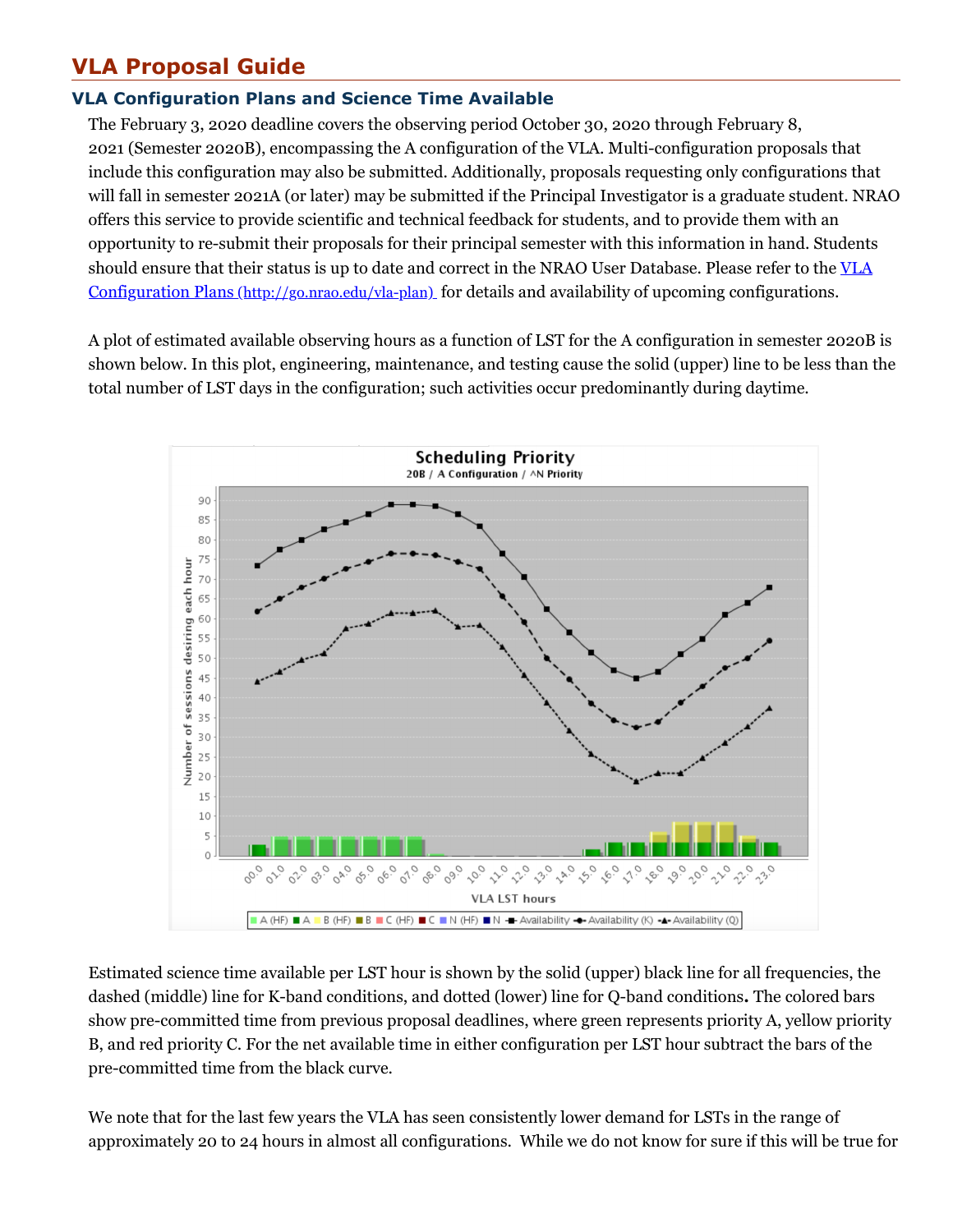the A configuration in the 2020B observing semester, we encourage our users to submit proposals for time in that range.

## **Observing Capabilities for Semester 2020B**

For the 2020A observing semester, capabilities which have been added to the General Observing (GO) program are Y1 observing with VLBA, P-band polarization, and coherent-dedispersion pulsar observing. Details are given in the Offered VLA Capabilities during the Next Semester [\(http://go.nrao.edu/vla-capabilities\)](http://go.nrao.edu/vla-capabilities) section of the Observational Status Summary [\(http://go.nrao.edu/vla-oss\)](http://go.nrao.edu/vla-oss) (OSS) and are summarized in the following table. Several additional capabilities are available to proposers through the Shared Risk Observing (SRO) and Resident Shared Risk Observing (RSRO) programs, as described below.

| <b>Capability</b>                  | Description                                                                                                                                                                                                                                                                                                                                                                                                                                                                                                                                        |
|------------------------------------|----------------------------------------------------------------------------------------------------------------------------------------------------------------------------------------------------------------------------------------------------------------------------------------------------------------------------------------------------------------------------------------------------------------------------------------------------------------------------------------------------------------------------------------------------|
| 8-bit samplers                     | Standard default setups for:<br>$\circ$ 2 GHz bandwidth continuum observations at S/C/X/Ku/K/Ka/Q bands (16 $\times$<br>128 MHz subbands)<br>$\circ$ 1 GHz bandwidth continuum observations at L-band (16 $\times$ 64 MHz subbands)<br>$\circ$ 256 MHz bandwidth continuum observations at P-band (16 $\times$ 16 MHz subbands)<br>Flexible setups for spectroscopy, using two, independently tunable, 1 GHz baseband pairs,<br>each of which can be split into up to 16 flexibly tunable subbands<br>Single, dual, and full polarization products |
| 3-bit samplers                     | Standard default setups for:<br>$\circ$ 8 GHz bandwidth continuum observations at K/Ka/Q-bands<br>○ 6 GHz bandwidth at Ku-band<br>$\circ$ 4 GHz bandwidth at C/X-bands<br>Flexible setups for spectroscopy, using four, independently tunable, 2 GHz baseband<br>pairs, each of which can be split into up to 16 flexibly tunable subbands                                                                                                                                                                                                         |
| Mixed 3-bit and 8-<br>bit samplers | Single, dual, and full polarization products<br>Allows more flexibility for simultaneous continuum and high-resolution spectral line<br>observing                                                                                                                                                                                                                                                                                                                                                                                                  |
| Subarrays                          | Up to 3 independent subarrays using standard 8-bit continuum setups                                                                                                                                                                                                                                                                                                                                                                                                                                                                                |
| Phased array and Y1<br>for VLBI    | See VLBA Call for Proposals (https://science.nrao.edu/observing/call-for-<br>proposals/2020b/vlba-proposal-guide)                                                                                                                                                                                                                                                                                                                                                                                                                                  |
| Solar observing                    | All solar observing except the L-band reverse-coupled system                                                                                                                                                                                                                                                                                                                                                                                                                                                                                       |
| On-The-Fly<br>Mosaicing (OTF)      | P-, L-, S-, and C-bands only; no subarrays                                                                                                                                                                                                                                                                                                                                                                                                                                                                                                         |
| Pulsar                             | Phase-binned and coherent-dedispersion (YUPPI) pulsar observing, except 4-band YUPPI                                                                                                                                                                                                                                                                                                                                                                                                                                                               |
| Frequency averaging                | Frequency averaging in the correlator by a factor of two or four (only available for single<br>subarray and non-OTF observations)                                                                                                                                                                                                                                                                                                                                                                                                                  |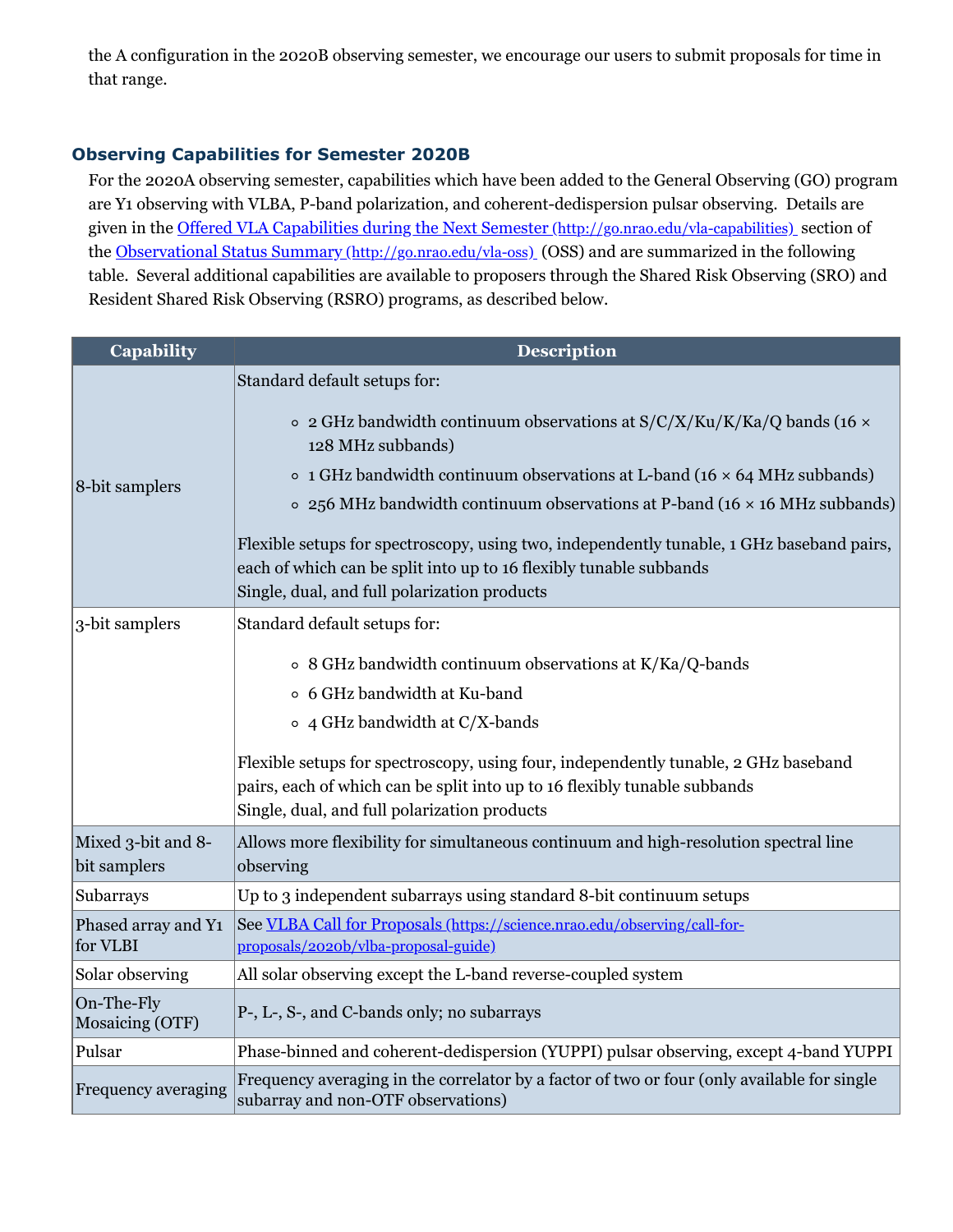Both single pointing and mosaics with discrete, multiple field centers are supported. Data rates up to 60 MB/s (216 GB/hour) are considered GO. Correlator integration time limits per band and per array configuration [\(http://go.nrao.edu/tim-res\)](http://go.nrao.edu/tim-res) also apply as described in the OSS. The data rate and total data volume required by a proposal will be a consideration in its technical evaluation.

There are some limitations on frequency settings and tuning ranges [\(http://go.nrao.edu/vla-frq\)](http://go.nrao.edu/vla-frq) , especially at Ka-band; please consult the OSS for further details. Additionally, the Exposure Calculator [\(http://go.nrao.edu/ect\)](http://go.nrao.edu/ect) has been updated and other special tools are available to assist users with the development of correlator setups for the proposal deadline (see <u>VLA Proposal Submission Guidelines [\(http://go.nrao.edu/vla-steps\)](http://go.nrao.edu/vla-steps)</u>). All antennas employ electronics and receiver systems that provide continuous frequency coverage from 1–50 GHz in the following observing bands: 1–2 GHz (L-band); 2–4 GHz (S-band); 4–8 GHz (C-band); 8–12 GHz (X-band); 12–18 GHz (Ku-band); 18–26.5 GHz (K-band); 26.5–40 GHz (Ka-band); and 40–50 GHz (Q-band). In addition to these, all VLA antennas are equipped with 224-480 MHz (P-band) and 54-86 (4-band) receivers near the prime focus. For details see the Low Frequency Observing section below.

We continue to offer shared risk programs to our user community for those who would like to push the capabilities of the VLA beyond those offered for general use.

## **VLA Shared Risk Observing**

The VLA Shared Risk Observing (SRO) program allows users access to capabilities that can be set up via the Observation Preparation Tool (OPT) and run through the dynamic scheduler without intervention, but are not as well tested as GO capabilities. The following capabilities are offered under the SRO program during the 2020B semester:

- $\circ$  On-the-Fly (OTF) mosaicing for X-, Ku-, K-, Ka-, and Q-bands (used when each pointing on the sky is no more than a few seconds), but not using subarrays;
- 4-band (58-84 MHz) Stokes I continuum observations; and
- Dual 4/P-band Stokes I continuum observations.

See the VLA Proposal Submission Guidelines [\(http://go.nrao.edu/vla-steps\)](http://go.nrao.edu/vla-steps) web page for information about tools and other advice on proposing for Shared Risk observing capabilities.

#### **VLA Resident Shared Risk Observing**

The VLA Resident Shared Risk Observing (RSRO) program provides access to extended capabilities of the VLA that require additional testing. This access is provided in exchange for a period of residence to help commission those capabilities. Examples of capabilities that would fall under the RSRO program in the 2020A semester include:

- correlator dump times shorter than 50 msec, including integration times as short as 5 msec for transient detection;
- data rates above 60 MB/s;
- recirculation beyond a factor of 64 in the correlator;
- 4-band polarization;
- more than 3 subarrays, or subarrays with the 3-bit system;
- $\circ$  complex phased array observations (e.g., pulsar and complex VLBI observing modes);
- Frequency averaging by more than a factor of 4.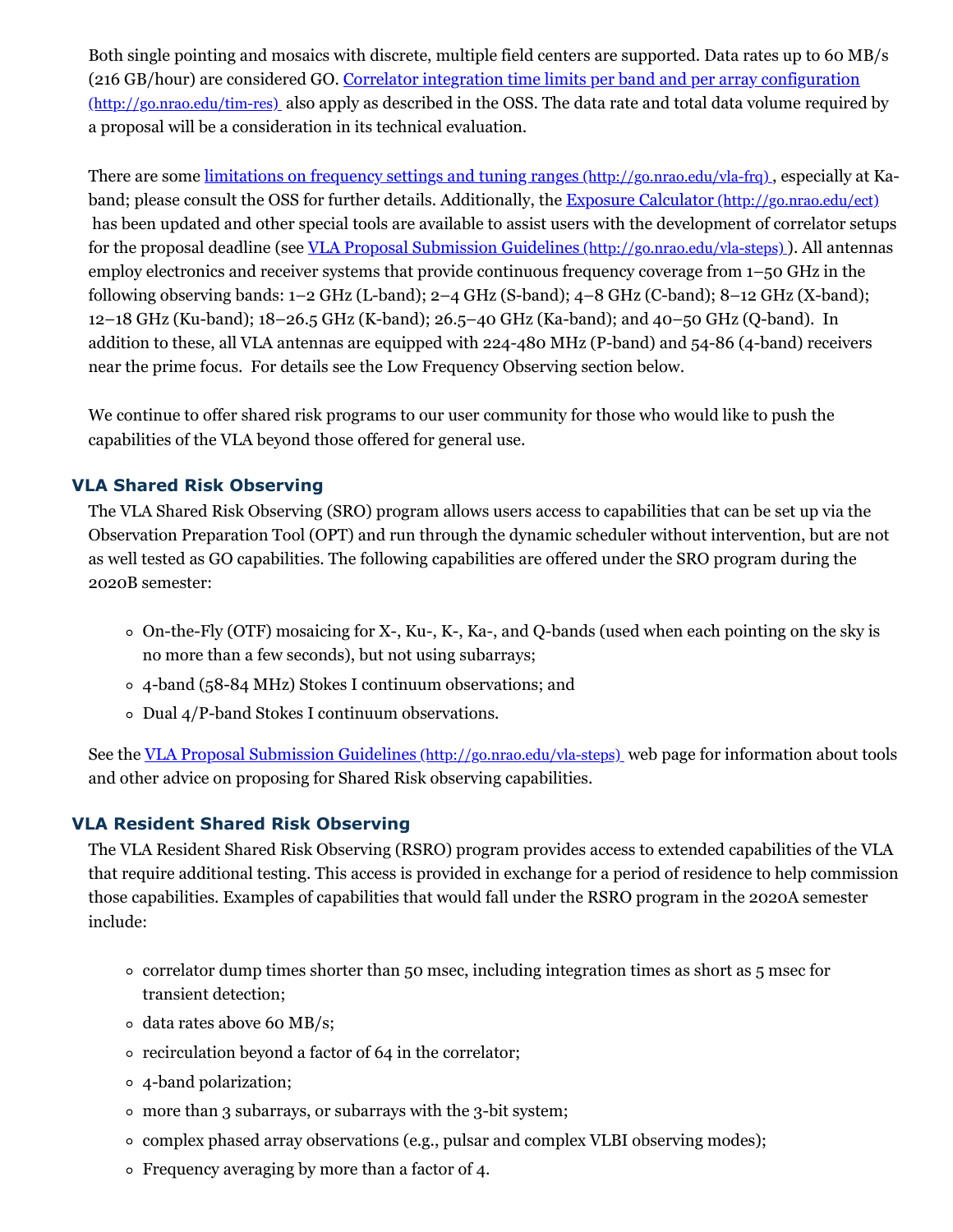A detailed description of the VLA RSRO program for semester 2020B and beyond is available at the VLA Proposal Submission Guidelines [\(http://go.nrao.edu/vla-steps\)](http://go.nrao.edu/vla-steps) web page.

## **Commensal Observing Systems at the VLA**

There are two commensal systems on the VLA that may take data at the same time as your proposed observation. The first is the VLITE [\(http://vlite.nrao.edu/\)](http://vlite.nrao.edu/) system, which will take data at P-band during regular observations that use bands other than P-band. The VLITE system is deployed on fifteen VLA antennas. Observers wishing to gain access to the commensal VLITE data taken during their VLA observations should follow the instructions on the VLITE [\(http://vlite.nrao.edu/\)](http://realfast.io/) web page for doing so. The second is the *realfast (http://realfast.io/)* system, which takes data at very fast dump rates in an effort to detect Fast Radio Bursts (FRBs). This system is already fully commissioned for observing in L- and S-bands, and will be commissioned by the 2020B observing semester for higher frequencies, and we expect it to be running at that time

## **Proposal and Observation Preparation**

Proposal preparation and submission are via the Proposal Submission Tool (PST) at NRAO Interactive Services [\(https://my.nrao.edu/\)](https://my.nrao.edu/) . Use of the PST requires registration in the NRAO User Database. There are various tools and documentation to help users in this process. Descriptions of all updated documentation and tools, along with an outline of the steps required to write a proposal, are available at the Guide to Proposing for the VLA [\(http://go.nrao.edu/vla-prop\)](http://go.nrao.edu/vla-prop) web page.

When constructing sessions in the PST, proposers should be cognizant of their use by the Time Allocation Committee (TAC). Specifically taking into account the time available as a function of LST, software will assign an initial scheduling priority to each session in each proposal, which can be modified by the TAC if they desire. The assigned scheduling priority will depend on the linear-rank score of the proposal from its scientific review, the LSTs involved in the session (daytime is harder to accommodate than nighttime, for instance), the predicted atmospheric conditions for observing over that LST range at the time of year of the configuration, the total time requested in the session, and the competition from other proposals requesting time at similar LSTs. Please see this description [\(http://go.nrao.edu/obs-session\)](http://go.nrao.edu/obs-session) for guidance on how to set up sessions in the PST, and this document [\(http://www.aoc.nrao.edu/~schedsoc/VLAprioritizerMemo.pdf\)](http://www.aoc.nrao.edu/~schedsoc/VLAprioritizerMemo.pdf) for a complete description of the VLA Prioritizer (the software that generates the initial scheduling priorities for all sessions that are subsequently used by the TAC to derive the final priorities).

All approved VLA observations are set up using the Observation Preparation Tool (OPT) [\(http://go.nrao.edu/opt](http://go.nrao.edu/opt-doc)doc). Most, if not all, projects will be observed dynamically; users must either submit their scheduling blocks before the start of the configuration or contact the VLA Scheduler (schedsoc@nrao.edu) before that date to avoid a reduction in scheduling priority. Early submission also maximizes the opportunity of them being observed and helps us to schedule the VLA most efficiently. Advice on the optimal length of scheduling blocks and other useful information may be found at the Observing FAQ [\(http://go.nrao.edu/vla-obsfaq\)](http://go.nrao.edu/vla-obsfaq) web page.

Information about VLA capabilities, proposal preparation and submission, observing strategies, and calibration overhead can be found in the <u>VLA Observational Status Summary [\(http://go.nrao.edu/vla-oss\)](http://go.nrao.edu/vla-oss)</u>, at the Guide to Proposing for the VLA [\(http://go.nrao.edu/vla-prop\)](http://go.nrao.edu/vla-prop) , and at the Guide to Observing with the VLA (http://go.nrao.edu/vla-obs) . Answers to Frequently Asked Questions are contained in these proposing and observing guides. Questions may also be directed to the NRAO Helpdesk [\(http://go.nrao.edu/obshelp\)](http://go.nrao.edu/obshelp).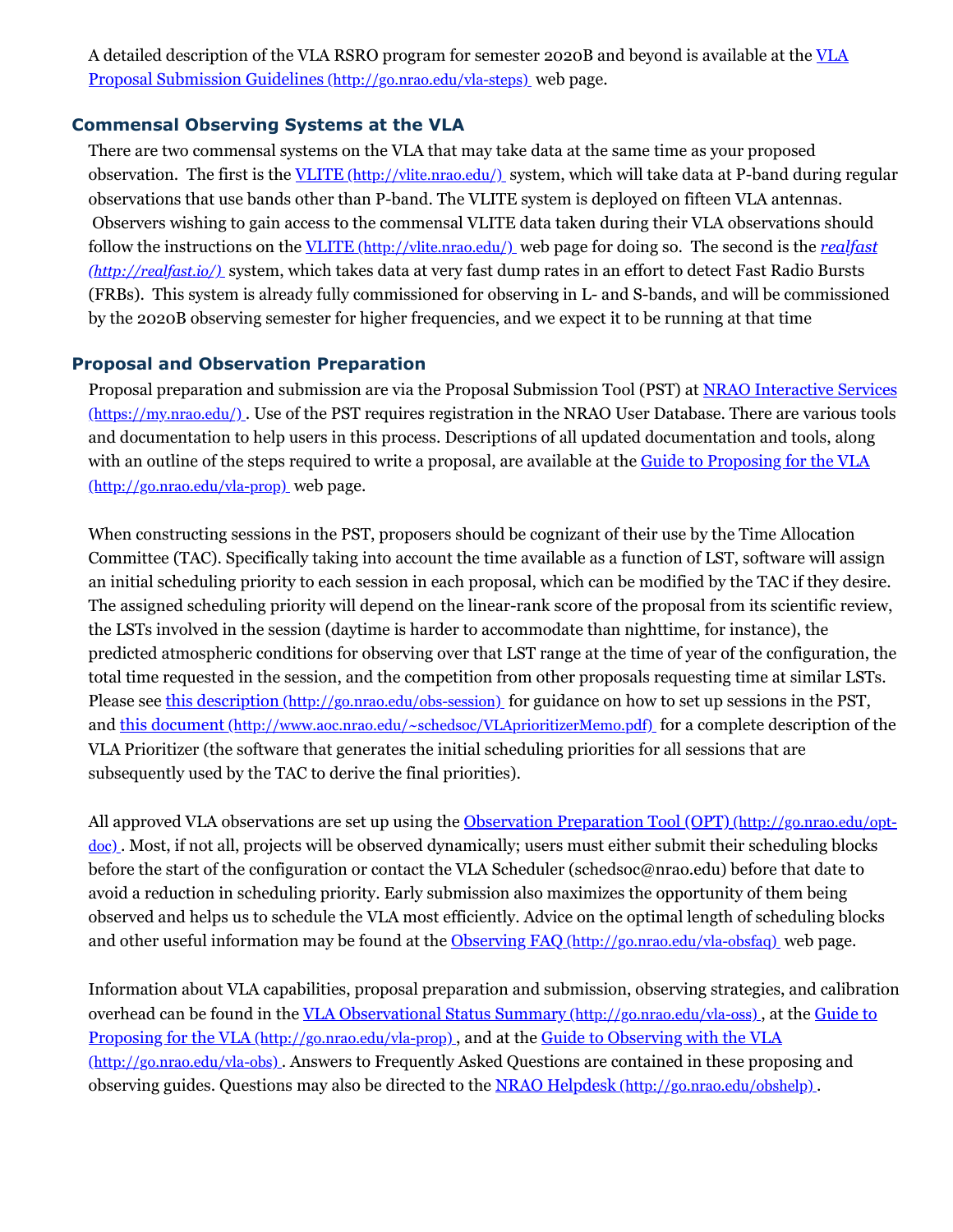# **VLBA, HSA, and GMVA Proposal Guide**

Proposal submission information for the following three combinations of telescopes are detailed in individual sections below:

- Very Long Baseline Array [\(https://science.nrao.edu/facilities/vlba\)](https://science.nrao.edu/facilities/vlba) (VLBA) and High Sensitivity Array [\(https://science.nrao.edu/facilities/vlba/HSA\)](https://science.nrao.edu/facilities/vlba/HSA) (HSA) proposals requesting time in Semester 2020B (2020 August 1 - 2021 January 31) or multi-semester proposals.
- Global mm VLBI Array [\(https://www3.mpifr-bonn.mpg.de/div/vlbi/globalmm/\)](https://www3.mpifr-bonn.mpg.de/div/vlbi/globalmm/) (GMVA) proposals for 2020 Session II (Oct 08 - Oct 13), or later sessions.

## **VLBA Proposals**

The VLBA provides ultra-high angular resolution for astrophysical studies including:

- Non-thermal continuum emission, including polarimetry, from active galactic nuclei (AGN), Galactic microquasars, pulsars, and other sources.
- Maser emission lines of OH (1.7 and 6.0 GHz), CH3OH (6.7 and 12.2 GHz), H2O (22 GHz), SiO (43 and 86 GHz) and other molecules, and numerous thermal absorption lines, in a variety of Galactic and extragalactic circumstances.
- Multiple-phase-center surveys across the primary beam.
- Parallax and proper motion via differential astrometry of a variety of stars, star-forming regions, and nearby extragalactic objects, at accuracies as good as 10 microarcsec.
- Absolute astrometry at accuracies of ~200 microarcsec to expand the International Celestial Reference Frame.

Overall information about the VLBA is available in the VLBA Observational Status Summary [\(https://science.nrao.edu/facilities/vlba/docs/manuals/oss\)](https://science.nrao.edu/facilities/vlba/docs/manuals/oss) (OSS); specific sections relevant to various proposal types are linked below.

The VLBA operates two data systems, a Polyphase Filterbank (PFB), and a Digital Downconverter (DDC). These are described in detail in Section 5.4 [\(https://science.nrao.edu/facilities/vlba/docs/manuals/oss/sig-proc/rdbe\)](https://science.nrao.edu/facilities/vlba/docs/manuals/oss/sig-proc/rdbe) of the VLBA OSS, which also includes suggestions for selecting the optimal observing system for various scientific goals.

VLBA proposals must be prepared and submitted using the NRAO Proposal Submission Tool (PST), accessible via NRAO Interactive Services [\(http://my.nrao.edu/\)](http://my.nrao.edu/) . Use of the PST requires registration by all proposers, including co-investigators, in the NRAO User Database.

Proposals requiring significant additional correlator resources, such as multiple phase centers per field or multiple pulsar phase bins, should consider mechanisms to support the correlation without adversely affecting the throughput of other projects. These should be entered in the technical justification section of the proposal.

Approximately 1000 to 1200 hours of VLBA observing time are expected to be available for Open Skies in observing semester 2020A. **In recent semesters, there has been less pressure in the GST range 0600 - 1800 hours as compared to 1800 - 0600 GST, and we expect this trend to continue.**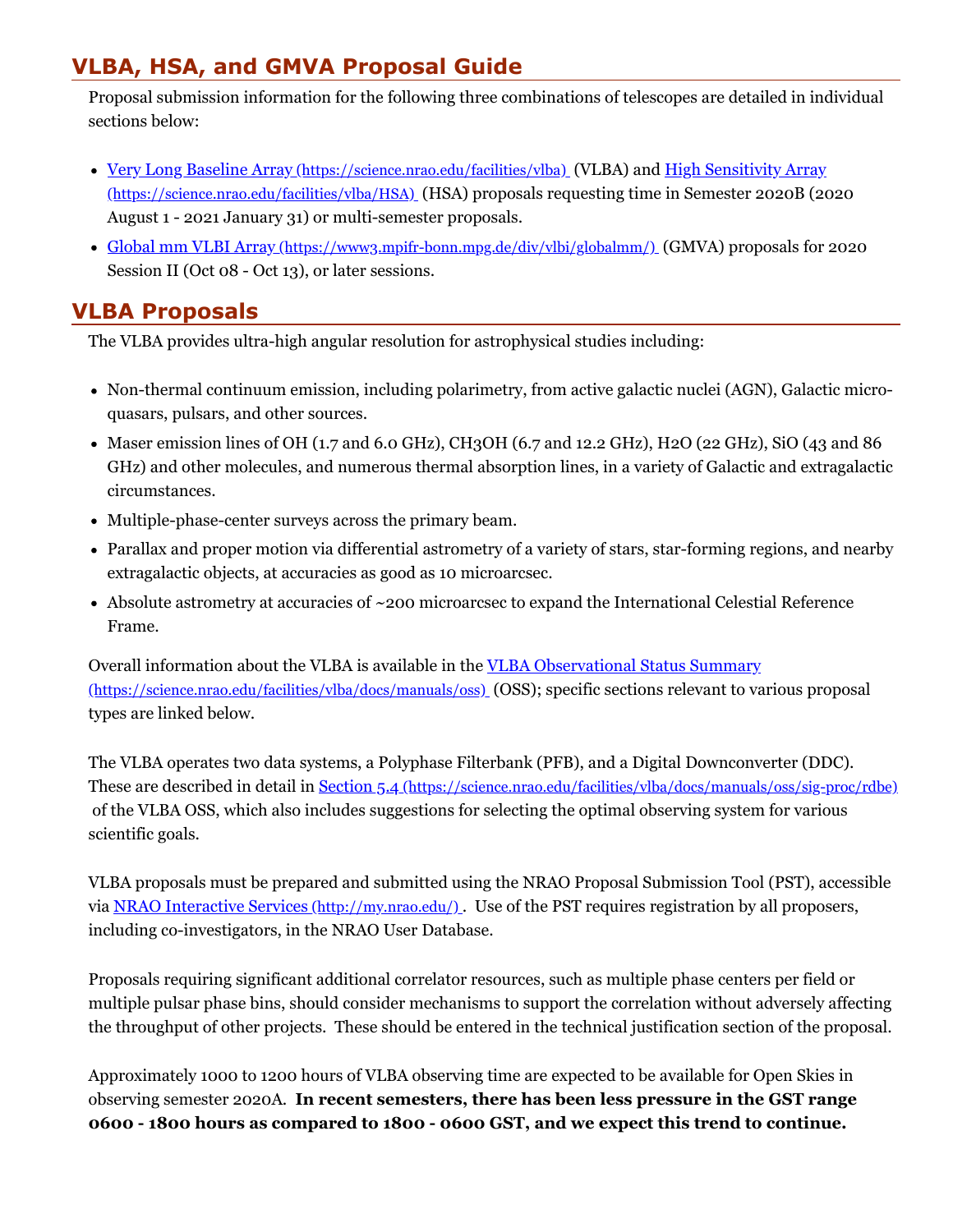Most approved VLBA observations are performed dynamically; for those dynamic observations, users must either submit their observing (.key) files (to vlbiobs@nrao.edu) before the beginning of the semester (February 01 or August 01 for **A** and **B** semesters, respectively), or contact the VLBA Scheduler (schedsoc@nrao.edu) before those dates to avoid a reduction in scheduling priority. Early submission of schedules maximizes the opportunity of dynamic observing and assists in the efficient scheduling of the VLBA.

## **NRAO Staff Assistance with VLBA Observation Setup and Data Reduction**

Beginning with the 2020A proposal call, NRAO offered extra staff assistance with VLBA observational setups and data reduction. We will continue to offer this assistance for the 20B semester. Again, this offer will pertain to proposals which request only the VLBA (i.e. no HSA, GMVA, or cm Global proposals). Additionally, this offer will be limited in scope to new or novice VLBA users, and will include both observing and data reduction assistance. There will also be limitations in some capabilities which will be supported under this program, for example which bands will be allowed. In order to request this assistance, please mark the checkbox on the General page of VLBA proposals in the Proposal Submission Tool (PST), at the bottom of the page, and please provide input on your proficiency, and/or specific requests in the text box. Note that checking the text box and providing the requested input does not automatically mean that this service will be provided for your proposal. There will be an internal NRAO review of these requests similar to that done for RSRO proposals (see below); the proposal disposition letter will inform the proposers whether or not the service can be provided.

## **VLBA Filler Proposals**

Filler proposals, which are scientifically useful programs which can be scheduled at a large range of GST times, with fewer than 8 stations, low-frequency weather requirements, and short (2 - 6 hours) scheduling blocks, are especially encouraged on the VLBA. Such projects can help to fill "gaps" in the dynamic observing schedule

## **VLBA Resident Shared Risk Observing**

The VLBA Resident Shared Risk Observing (RSRO) program provides users with early access to new capabilities in exchange for a period of residency in Socorro to help commission those capabilities. For example, the phased-VLA system was developed through RSRO programs. **Users are encouraged to conceive and propose innovative ideas for new VLBA capabilities**. Some staff suggestions are included at the VLBA RSRO program [\(https://science.nrao.edu/facilities/vlba/rsro\)](https://science.nrao.edu/facilities/vlba/rsro) page, along with details for submitting RSRO proposals.

Proposers should be aware that RSRO capabilities are generally not approved at priority A, owing to the level of risk associated with these observations.

# **High Sensitivity Array (HSA) Proposals**

The HSA [\(https://science.nrao.edu/facilities/vlba/docs/manuals/oss/vlba-plus/hsa\)](https://science.nrao.edu/facilities/vlba/docs/manuals/oss/vlba-plus/hsa) comprises the VLBA, phased VLA, GBT, Effelsberg, and Arecibo telescopes. All of the HSA stations are equipped with instrumentation compatible with the VLBA observing capabilities described in Section 5.4 [\(https://science.nrao.edu/facilities/vlba/docs/manuals/oss/sig-proc/rdbe\)](https://science.nrao.edu/facilities/vlba/docs/manuals/oss/sig-proc/rdbe) of the VLBA OSS. Ongoing special considerations for the HSA telescopes are documented in OSS Section 14.2 [\(https://science.nrao.edu/facilities/vlba/docs/manuals/oss/vlba-plus/hsa\)](https://science.nrao.edu/facilities/vlba/docs/manuals/oss/vlba-plus/hsa) ; new features and special cases are cited here.

*VLBI observations* combining the VLBA with any one or more of the other four HSA stations can be requested in a single HSA proposal. However, separate proposals must be submitted for any *non-VLBI use* of any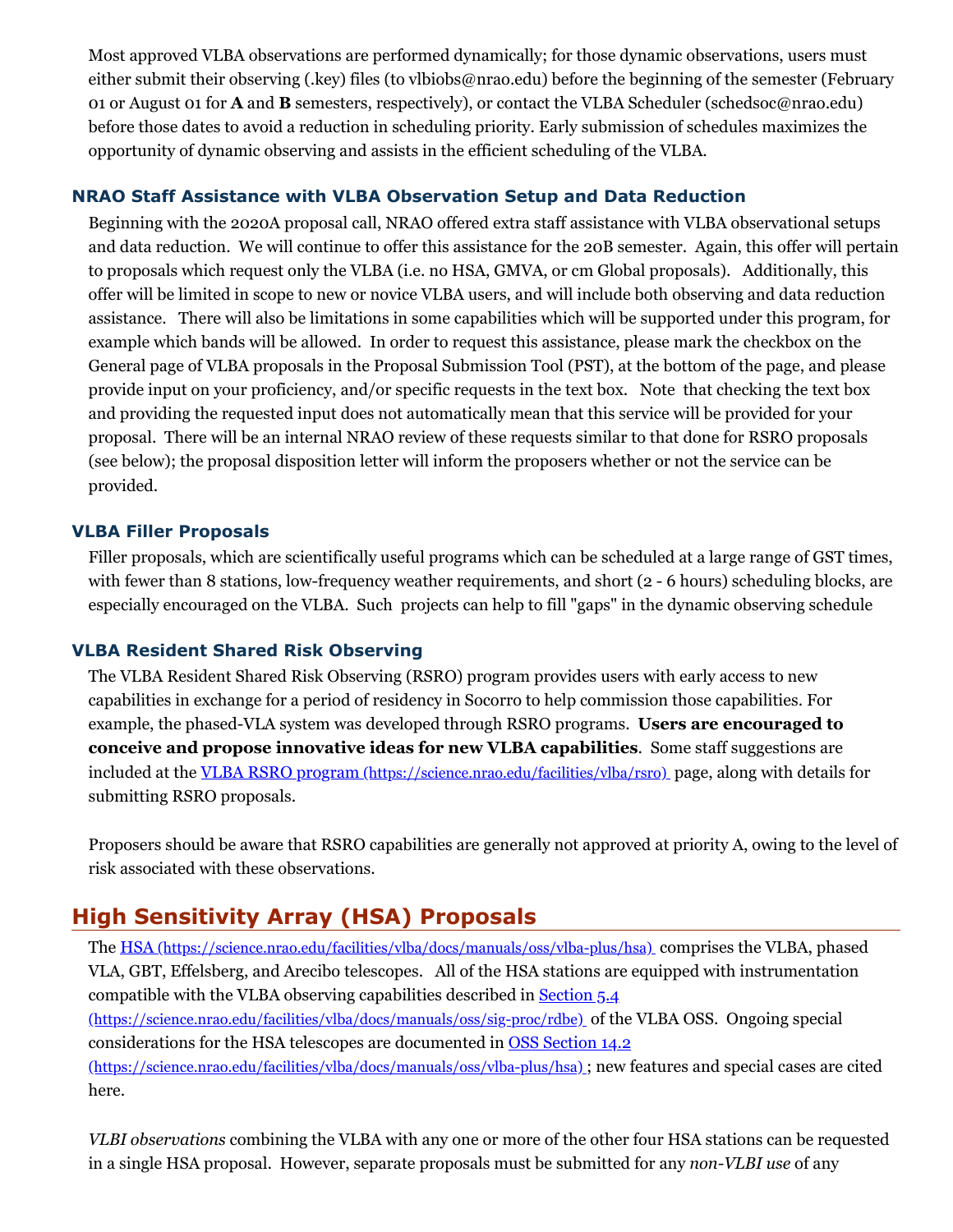requested telescopes.

HSA proposals must be prepared and submitted using the NRAO Proposal Submission Tool (PST), accessible via NRAO Interactive Services [\(http://my.nrao.edu/\)](http://my.nrao.edu/) . Use of the PST requires registration by all proposers, including co-investigators, in the NRAO User Database. The inclusion of HSA stations should be quantitatively justified in the proposal.

## **4096 Mbps on the HSA (SRO)**

The highest recording rate on the VLBA (4096 Mbps) can be requested for the HSA, as a shared-risk observing (SRO) mode, for semester 2020B. This includes the VLBA itself, Effelsberg, the phased VLA (Y27) and the GBT, but excludes Arecibo (see below). The EVN Sensitivity Calculator [\(http://www.evlbi.org/cgi-bin/EVNcalc\)](http://www.evlbi.org/cgi-bin/EVNcalc). can select 4096 Mbps for sensitivity estimates on the HSA.

## **HSA Station Notes**

- **The phased Very Large Array (Y27)** will be available for HSA observing in Semester 2020B, in the **B** (~Aug - Sep 2020) and **A** (~Oct 2020 - Jan 2021) configurations. Please note that high frequencies (at receiver bands 22 GHz and above) have better phasing in the more compact configurations (**C** and **D**). High frequency phasing in the extended configurations in the summer can be quite difficult.
- **Due to varied pressures on the Green Bank Telescope's (Gb)** scheduling resulting from the transition to reduced open skies time by the NSF, HSA observations will likely have to be ranked at least in or near the top 10-15% of all AUI telescope proposals in order to be accepted. Proposers should clearly justify the need for the GBT in the text of the proposal. All proposers requesting the GBT should include any needed setup and overhead time in the total time request for their proposals. Additionally, proposers should be aware that long scheduling blocks (more than 6 hours) will be difficult to schedule owing to constraints coming from non-open skies time. Proposers are encouraged to make clear in the technical justification section any constraints about how observing time could be broken into smaller pieces without adversely affecting the proposed science; include information as relevant regarding maximum elapsed time of a split schedule and minimum scheduling block lengths.

Observations using the GBT 6-cm receiver as part of the HSA must be taken, correlated, and calibrated in full Stokes mode. Due to the large cross-talk between polarizations, only total intensity (Stokes I) data will be usable.

- **The Effelsberg (Eb) 100-m telescope** supports both the PFB and DDC observing systems available on the VLBA. Consult this web page (https://eff100mwiki.mpifr-bonn.mpg.de/doku.php?) id=information for astronomers:user guide:eb-hsa) for more detailed information about the Eb HSA station.
- **The Arecibo (Ar) 305-m telescope** is continuing its upgrade of the observing system to include the DDC mode of the RDBE digital backend. Mark 6 recording, the DDC mode (as well as PFB), and 4096 Mbps data rates all are expected to be available at Ar for the 2020B semester, but since all these components have not been widely tested, a proposer must use the RSRO Observing Mode in the PST to select these for Ar. For questions about the use of Arecibo in the HSA while writing proposals, please use the NRAO helpdesk [\(https://help.nrao.edu/\)](https://help.nrao.edu/) .

The sensitivity of VLBI observations with Ar changed after the 2017 hurricanes at the station, due to flooding which altered the shape of a portion of the main reflector. Please use the EVN Sensitivity Calculator [\(http://www.evlbi.org/cgi-bin/EVNcalc\)](http://www.evlbi.org/cgi-bin/EVNcalc) for the most up-to-date values.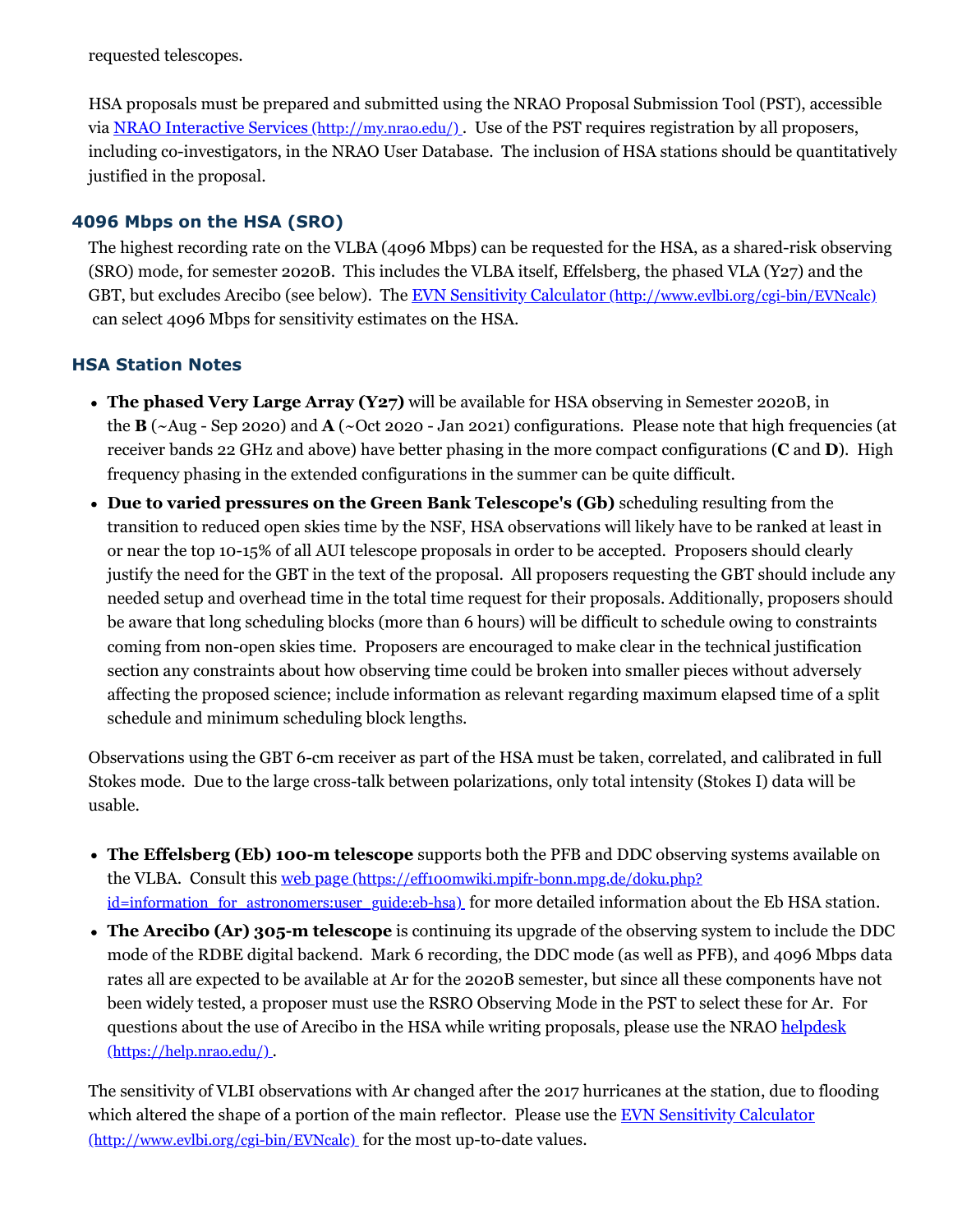The latest information about VLBI observing at Arecibo can be found at the **AO VLBI** website [\(https://www.naic.edu/~astro/aovlbi\)](https://www.naic.edu/~astro/aovlbi) .

# **Global 3mm VLBI Array (GMVA) Proposals, including Phased ALMA**

GMVA proposals submitted by the 2020 February 3 deadline will be considered for scheduling in 2020 Session II (Oct 08 - Oct 13), or later sessions.

Complete information on the GMVA is available at the **GMVA** website (https://www3.mpifr[bonn.mpg.de/div/vlbi/globalmm/\)](https://www3.mpifr-bonn.mpg.de/div/vlbi/globalmm/) . Ongoing special considerations for the GMVA are documented in Section 14.3 [\(https://science.nrao.edu/facilities/vlba/docs/manuals/oss/vlba-plus/gmva\)](https://science.nrao.edu/facilities/vlba/docs/manuals/oss/vlba-plus/gmva) of the VLBA OSS; new features and/or special cases are cited here.

As noted in the HSA section above, GBT time available for VLBI has been reduced due to its new partnership arrangements.

GMVA proposals must be prepared and submitted using the NRAO Proposal Submission Tool (PST), accessible via NRAO Interactive Services [\(http://my.nrao.edu/\)](http://my.nrao.edu/) . Use of the PST requires registration by all proposers, including co-investigators, in the NRAO User Database. The inclusion of the GBT and/or ALMA in a GMVA proposal should be quantitatively justified. ALMA and/or the KVN must be specified by entering "ALMA" or "KVN" as "Other" entries in the PST.

The GMVA will record at the highest bitrate which instrumentation and resources permit. Currently all telescopes will record at 4096 Mbps (except the KVN, which will record in a 1024 Mbps mode).

Note that the availability of NOEMA (Plateau de Bure) for GMVA Session II in 2020 and later sessions is not confirmed.

## **Another opportunity to propose VLBI observations using the phased ALMA telescope will be available at this Call for GMVA proposals:**

It is expected that phased ALMA will participate in some GMVA observations during ALMA Cycle 8 (Oct 2020 - Sept 2021; see the ALMA Cycle 8 Pre-announcement [\(https://almascience.org/news/alma-cycle-8-pre](https://almascience.org/news/alma-cycle-8-pre-announcement)announcement). There are likely to be  $\sim$ 43 ALMA antennas available for GMVA observations; but the phased sum used for VLBI may be constructed only from those that lie within a circle of radius 0.5 km. GMVA session dates for 2021 are not yet fixed but Session I in 2021, which is traditionally in the period March - May, would provide an opportunity for GMVA + ALMA observing.

*Any GMVA proposal requesting phased ALMA during Cycle 8 must be submitted via the NRAO PST at the February 3, 2020 deadline.*

Proposers should:

- specify "ALMA" in the *Other Stations* text field in the PST
- select the default GMVA 3mm observing mode of 4096 Mbps, dual polarization
- specify the amount of time and GST range(s) needed for ALMA *separately*, either in Session Constraints or Comments, or in the Technical Justification.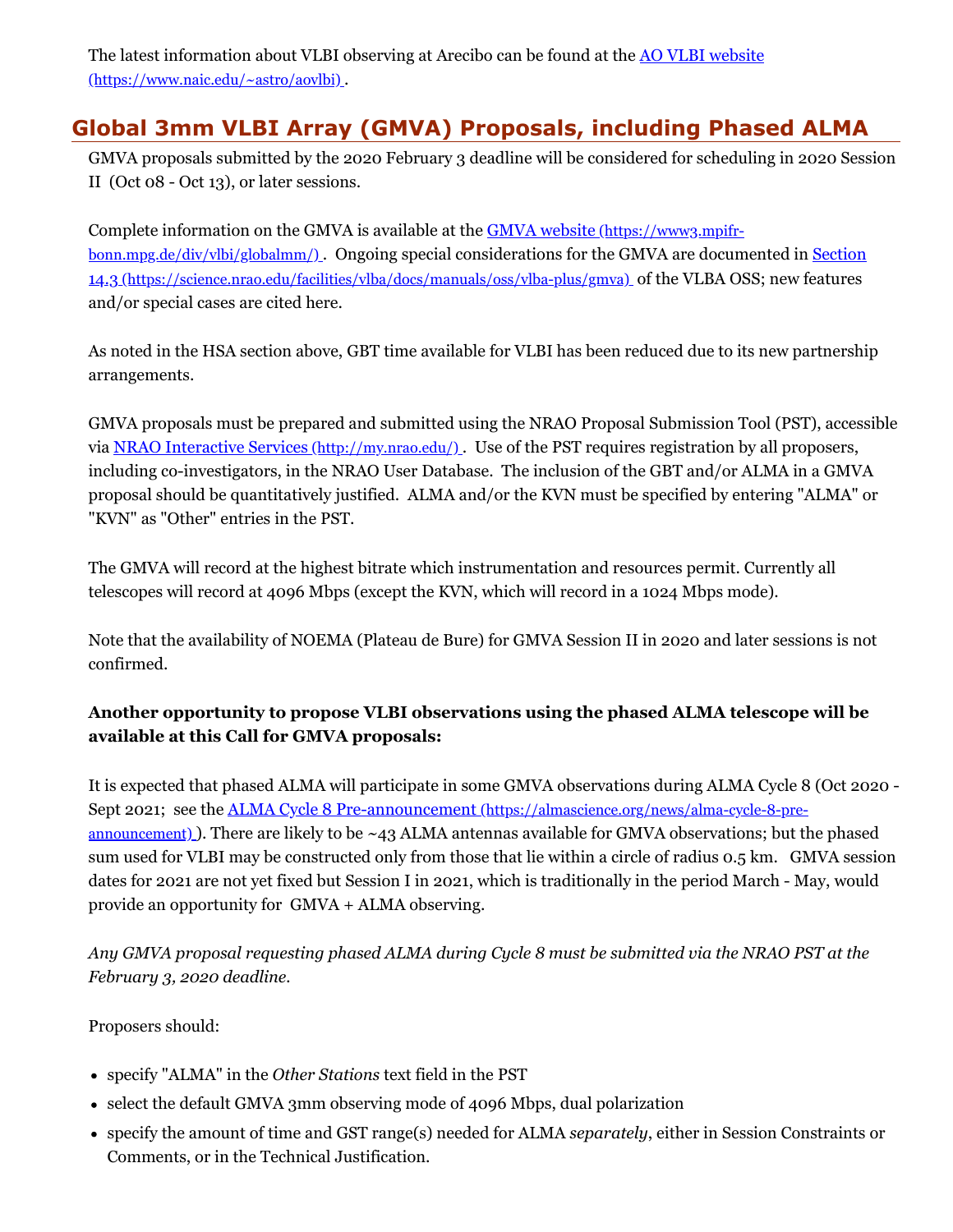A separate proposal to ALMA must also be submitted at the deadline for ALMA Cycle 8 proposals on April 21, 2020. For this, all proposers (PI and Co-I's) must be registered ALMA users (see: [http://www.almascience.org](http://www.almascience.org/) (http://www.almascience.org/) ).

*Restrictions on GMVA+ALMA proposal in Cycle 8:*

- GMVA observations with ALMA will be limited to a fixed recording mode, which currently provides 4096 Mbps on all baselines. The KVN will not be available in this mode. Only VLBA telescopes will be available at 7mm in this mode.
- Direct phasing of the ALMA array is limited to targets with a correlated flux density >0.5 Jy contained within an unresolved core on ALMA baselines up to 1 km. Direct phasing on the science target ("active" phasing) thus puts a lower limit on the brightness of the science target.
- For weaker sources, the option of "passive" phasing will be introduced in Cycle 8. In this mode, the ALMA array is periodically phased on a bright calibrator close in angular distance to the science target. (This mode has been in use for VLBI at the VLA for many years.) There are thus no restrictions on the flux density of science targets using passive phasing (aside from SNR considerations on VLBI baselines). The properties of the phasing calibrator must meet the same criteria as for actively phased observations, and it is recommended that the phasing calibrator lie within an angular separation of no more than 5 degrees from the science target. Proposers must specify the phasing calibrator in their proposal; consult the **ALMA** calibrator catalog [\(https://almascience.eso.org/sc\)](https://almascience.eso.org/sc) .
- In order to make a clean linear-to-circular polarization transformation of ALMA recordings, any target source must be observed for a duration of at least 3 hours (breaks for calibrators permitted) to sample a range of parallactic angles.
- Large Programs (>50 hours of observing time) are not permitted because phased ALMA is a non-standard mode.
- No long-term programs may be proposed, and no proposals will be carried over into the next cycle.
- There is a cap for VLBI of 5% of ALMA Cycle 8 observing time. As time for GMVA observations will thus be scarce, proposals should include a quantitative justification as to why ALMA is essential for the goals of the project.

## *Resubmission of ALMA Cycle 7 proposals:*

The outcome of scheduled GMVA+ALMA Cycle 7 observations scheduled in April 2020 is unlikely to be known until after the ALMA Cycle 8 proposal deadline. If the PI wishes to mitigate against the possibility that these observations are not completed successfully, the proposal must be **resubmitted to ALMA** by the Cycle 8 proposal deadline and undergo a new review. **The proposal does not need to be resubmitted to the GMVA in this case.** Observations in Cycle 8 will only occur if the April 2020 observations are not completed successfully and the ALMA Cycle 8 proposal is ranked high enough for scheduling.

However, if the PI wishes to obtain a second epoch of GMVA+ALMA observations, even if the April 2020 observations are successful, a new proposal must be submitted to **both the GMVA and ALMA** by their respective proposal deadlines.

## **Documentation and Assistance**

Detailed Information about the VLBA instrument, its capabilities, observing strategies, proposal preparation and submission, and observation preparation, can be found in the VLBA [Observational](http://go.nrao.edu/vlba-oss) Status Summary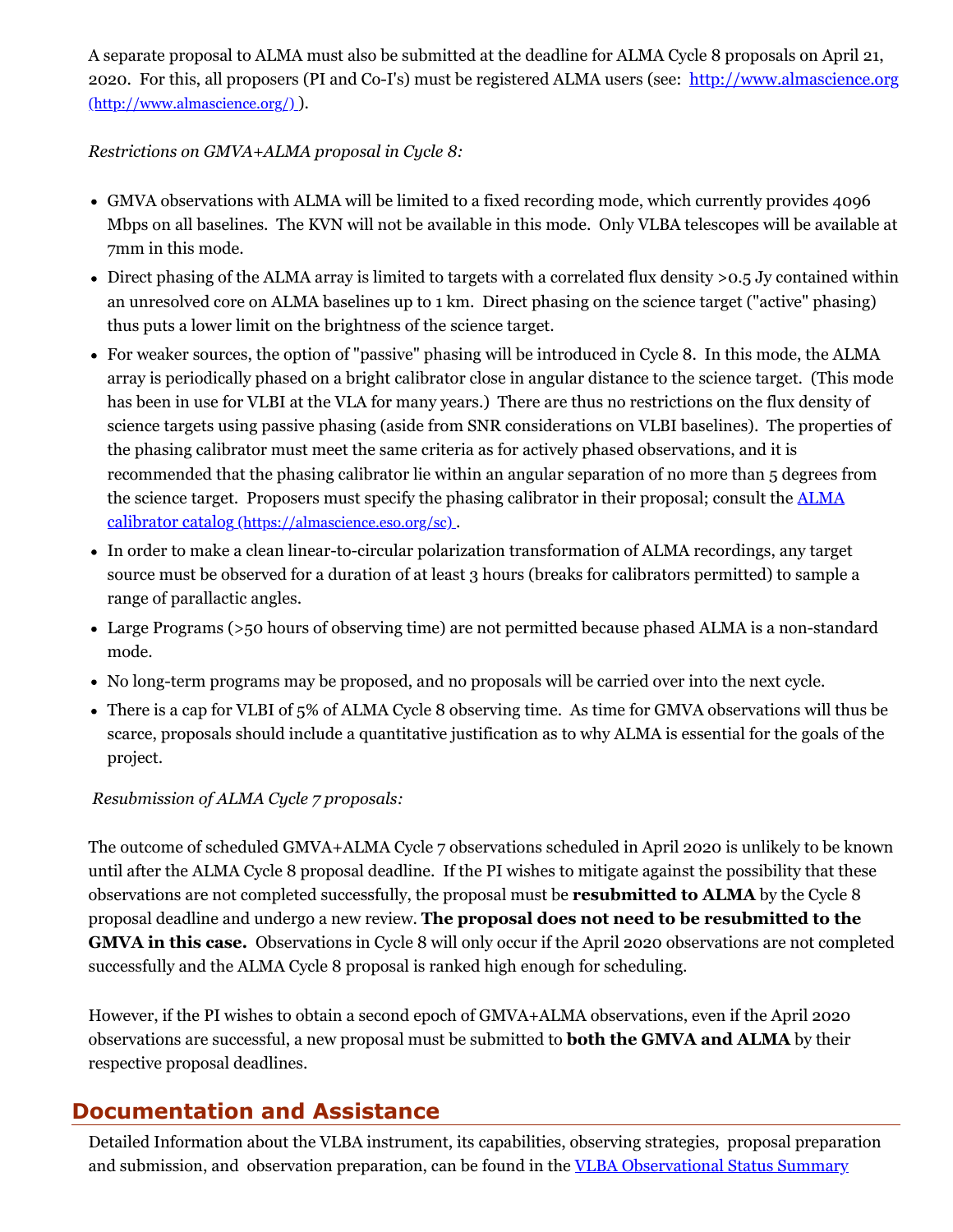[\(http://go.nrao.edu/vlba-oss\)](http://go.nrao.edu/vlba-oss) , at the Guide to Proposing for the VLBA

[\(https://science.nrao.edu/facilities/vlba/docs/manuals/propvlba\)](https://science.nrao.edu/facilities/vlba/docs/manuals/propvlba) , and at the Guide to Observing with the VLBA (https://science.nrao.edu/facilities/vlba/observing) . Answers to Frequently Asked Questions are contained in these proposing and observing guides. Questions may also be directed to the NRAO Helpdesk [\(http://go.nrao.edu/obshelp\)](http://go.nrao.edu/obshelp) .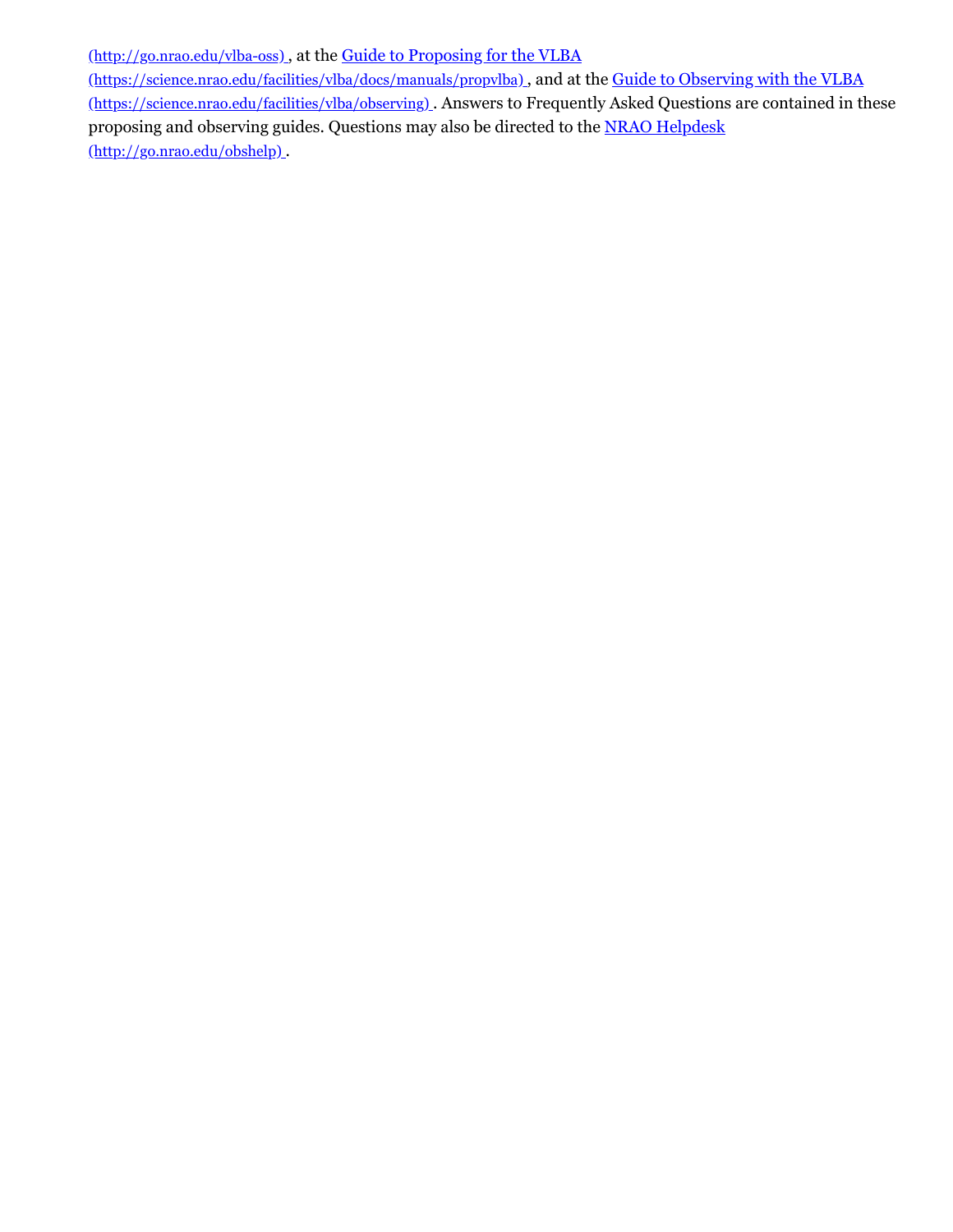# **Joint Proposals**

## **Joint Proposals with External Facilities**

Here we list opportunities for joint proposals with several external (non-AUI) facilities. Agreements for Joint Observations with external facilities were made at different times across the boundaries when the NRAO was split into multiple observatories (NRAO, GBO, and LBO) in 2017, and when the LBO was reintegrated back into the NRAO in 2019. Therefore, the agreements below will sometimes mention various combinations of the NRAO, GBO, and LBO. Regardless, access to the Joint Observing program will continue for the VLA, VLBA, and GBT for semester 20B.

### **Joint Observations with XMM-Newton Project**

By agreement with the NRAO and GBO Observatories, detailed in a <u>Memorandum of Understanding</u> [\(https://science.nrao.edu/observing/call-for-proposals/nrao-gbo-lbo-xmm-newton-mou\)](https://science.nrao.edu/observing/call-for-proposals/nrao-gbo-lbo-xmm-newton-mou) , the XMM-Newton Project may award up to 3% of NRAO/GBO open skies observing time. Similarly the NRAO/GBO Time Allocation Committee may award up to 150 ks of XMM-Newton time per year. See the Joint Observations with XMM-Newton [\(https://science.nrao.edu/observing/call-for-proposals/2020b/new-opportunity-joint-observations-with-xmm](https://science.nrao.edu/observing/call-for-proposals/2020b/new-opportunity-joint-observations-with-xmm-newton)newton) page for details.

## **Joint Observations with Chandra X-ray Observatory**

The community has the opportunity to propose for observing time on NRAO facilities through a joint program with the Chandra X-ray Observatory. Proposers to the NRAO have the opportunity to request time on Chandra, to be awarded on the recommendation of the NRAO Telescope Allocation Committee (TAC) and approved by the NRAO Director. Up to 120 ksec will be made available to NRAO proposers annually. See the Joint Observations with Chandra [\(https://science.nrao.edu/observing/call-for-proposals/2020b/chandra\)](https://science.nrao.edu/observing/call-for-proposals/2020b/chandra) page for details.

## **Joint Observations with the Hubble Space Telescope (HST)**

By agreement between the NRAO and the Space Telescope Science Institute, STScI can award up to 3% of the available time on NRAO's North American facilities to highly ranked proposals that request time on both HST and NRAO telescopes. In return, STScI has offered 30 orbits of HST time for allocation by the NRAO TAC per year. *N.B., HST "Snapshot" observations are not supported under the HST-NRAO Joint program since there is no guarantee that Snapshot targets will be completed.* See the Joint Observations with HST [\(https://science.nrao.edu/observing/call-for-proposals/2020b/hubble-space-telescope\)](https://science.nrao.edu/observing/call-for-proposals/2020b/hubble-space-telescope) page for details.

#### **Joint Observations with Swift Gamma-Ray Burst Mission**

To foster correlative observations, a joint Swift/NRAO observing program has been established, detailed in a Memorandum of Understanding [\(http://swift.gsfc.nasa.gov/proposals/nrao.html\)](http://swift.gsfc.nasa.gov/proposals/nrao.html) . By this agreement, the Swift Program permits NRAO to award up to 300 kiloseconds of Swift observing time per year. Similarly, NRAO permits the Swift Guest Investigator (GI) Program to award NRAO observing time. See the Joint Observations with Swift [\(https://science.nrao.edu/observing/call-for-proposals/2020b/swift\)](https://science.nrao.edu/observing/call-for-proposals/2020b/swift) page for details.

#### **Joint Observations with Fermi Gamma-ray Space Telescope**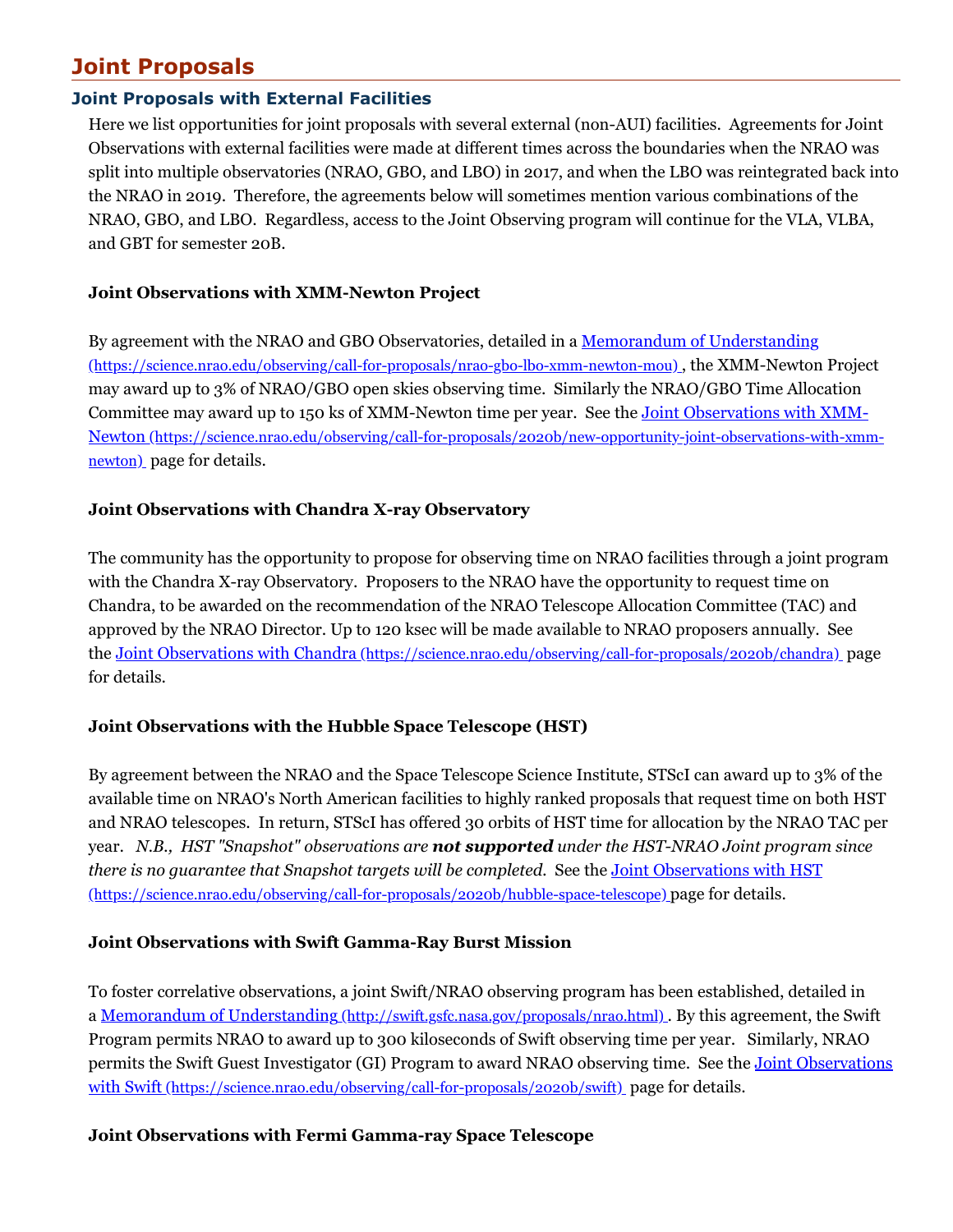It is possible to propose for observing time on NRAO facilities through the Fermi Gamma-ray Space Telescope Joint Proposal Opportunity or the Cooperative Proposal Opportunity. See the Joint Observations with Fermi [\(https://science.nrao.edu/observing/call-for-proposals/2020b/fermi\)](https://science.nrao.edu/observing/call-for-proposals/2020b/fermi) page for details.

## **Joint Proposals Between the VLA, GBT, and VLBA**

Observing programs that require combinations of the GBT, VLBA, and/or the VLA should submit a proposal for each of the requested telescopes, with a clear justification for each, as has been the case to date. The proposals will be reviewed and considered jointly by the Time Allocation Committee. VLBI proposals which request the GBT or VLA (or any other HSA telescope) as elements of the VLBI array do not need separate proposals---those telescopes can be selected as separate VLBI stations from a VLBA/HSA proposal.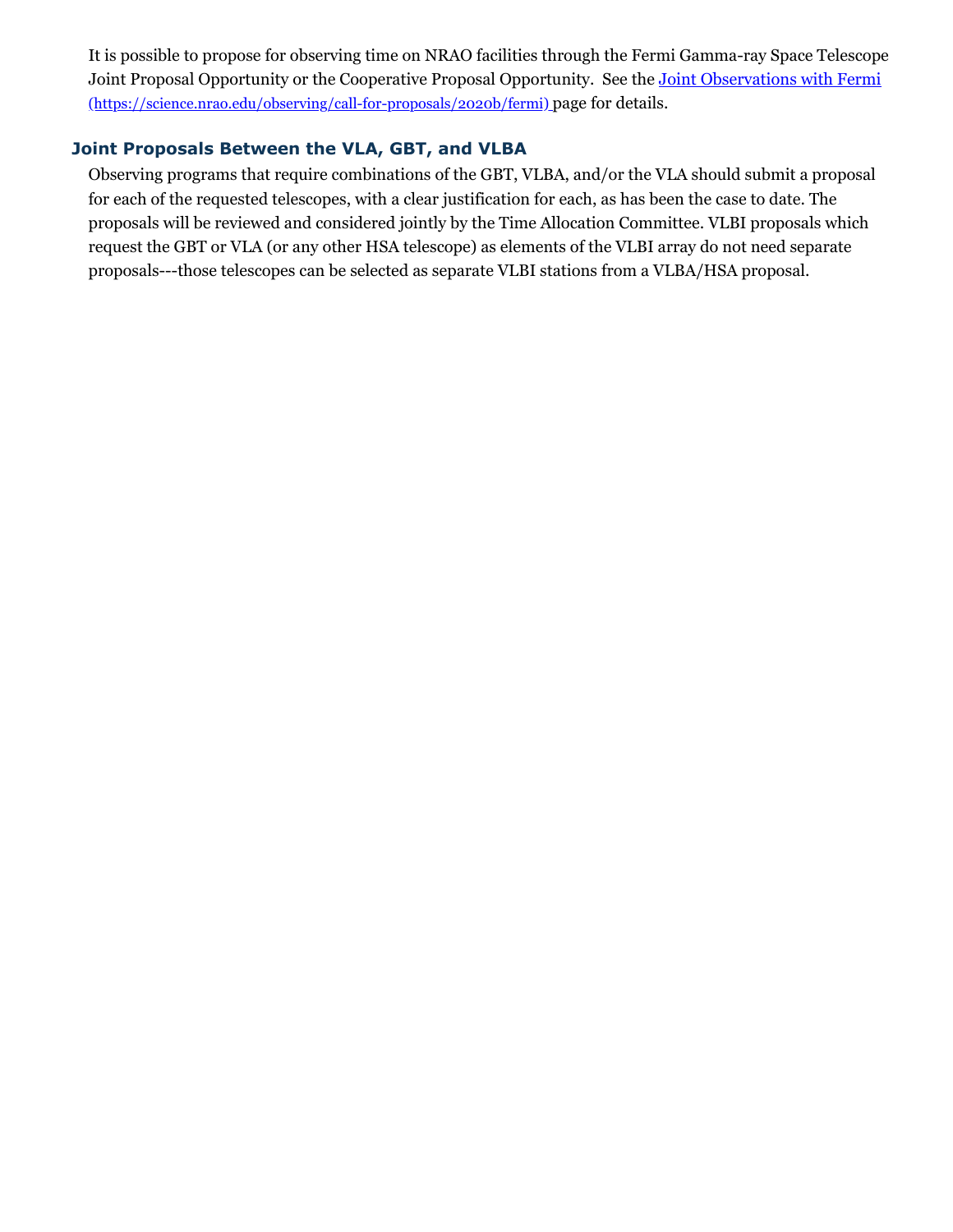# **Alerts & Tips for Proposers**

## **Change to the Science Categories**

The ETP science category will be split into two in order to manage the increasing number of proposals received in this science area. The new categories will be:

- **GWT** Gravitational Waves and Energetic Transients: supernovae, gravitational wave sources, gamma-ray bursts, tidal disruption events, fast radio bursts, exotic/unknown transients.
- **PCO** Pulsars and Compact Objects: millisecond pulsars, cataclysmic variables, black hole and/or neutron star x-ray binaries, pulsar timing, pulsar proper motion.

All proposals submitted on or after 4 January 2019 will need to specify one of the following nine science categories [\(https://science.nrao.edu/observing/proposal-types/proposalsciencecategories\)](https://science.nrao.edu/observing/proposal-types/proposalsciencecategories) : SSP, GWT, PCO, SFM, ISM, NGA, EGS, AGN or HIZ.

#### **Source Lists**

The Observatory requires proposers to specify their source lists in full. This enables the Observatory to identify potential conflicts between observing programs and to better understand scheduling pressure on the instruments it operates. It may be the case that the final target list has not been selected at the time a proposal is submitted. In such cases, all potential targets and fields should be listed. The only exceptions to this requirement are for Triggered proposals to observe targets that are unknown a priori. Proposal source lists are not made public by the Observatory.

#### **Dissertation Plans**

Students PROPOSING to use an NRAO telescope for their PhD dissertation MUST submit a "Plan of Dissertation Research" IF THEY CHECK THE THESIS BOX ON THE PST. THE PLAN SHOULD BE no more than 1000 words, AND SUBMITTED with their first proposal. This plan can be referred to in later proposals. **The Plan of Dissertation is important in the proposal review process and should be well written; it is not a placeholder.** At a minimum it should contain:

- A summary of thesis science and goals.
- The role played by NRAO observations being proposed.
- A thesis time line.
- The adviser name and institution.
- An estimate of the total NRAO telescope resources needed.

The plan provides some assurance against a dissertation being impaired by adverse referee comments on one proposal, when the referees do not see the full scope of the project. This requirement applies to all three of the NRAO major instruments: VLA, VLBA and GBT.

The Plan of Dissertation Research can be uploaded either from the Author's page or from the student's user profile at: Profile > My Profile > User Preferences. The Plan of Dissertation Research is associated with an Author which can then be used in one or more proposals. The Plan of Dissertation Research field here is only used to display the current status. For example, if there are no students listed on the proposal who are observing for their thesis the text box will display: Dissertation Research Plan(s) not required''

#### **Tips for Proposers**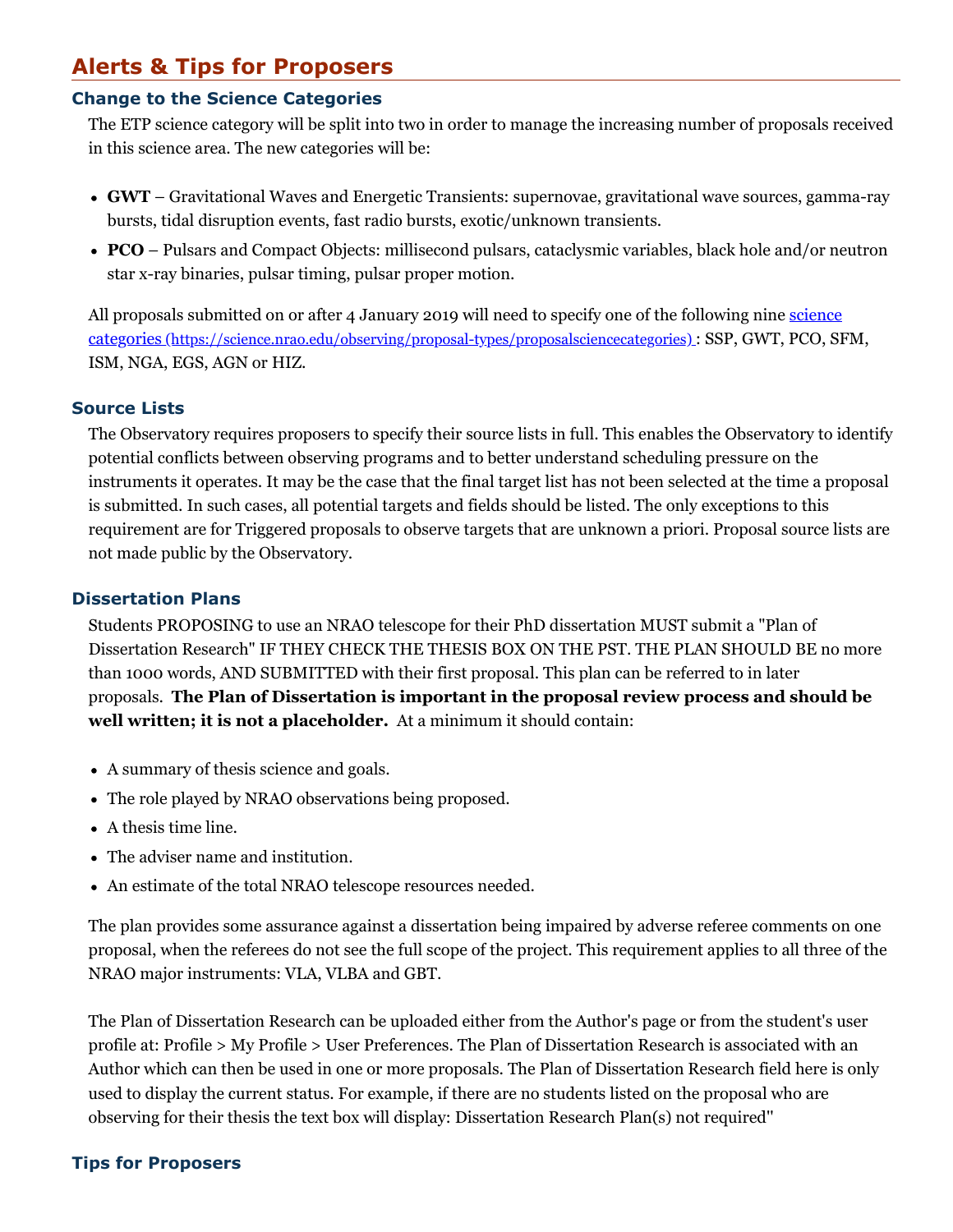The NRAO proposal evaluation and time allocation process is panel based. That is, members of the scientific community are responsible for reviewing proposals based on their scientific merit through the **Science Review** Panels [\(https://science.nrao.edu/observing/proposal-types/proposal-review-system\)](https://science.nrao.edu/observing/proposal-types/proposal-review-system) . As a means of broadening the scientific perspective of its reviewers, and of increasing the participation of the wider astronomy and astrophysics community in the science program of NRAO facilities, SRP membership is deliberately selected to include some colleagues that are not necessarily experts in radio observational techniques. This being the case, we encourage proposers to consider the following when preparing their proposals:

- 1. Avoid the use of radio astronomy jargon
- 2. Do not assume the reader is familiar with a particular observing technique explain it briefly
- 3. Do not assume the reader is familiar with an earlier rationale for a developing line of research provide adequate historical context and connect the dots as necessary
- 4. Describe previous observations and publications relevant to the proposed observations
- 5. If a particular point source or brightness temperature sensitivity is required, justify it.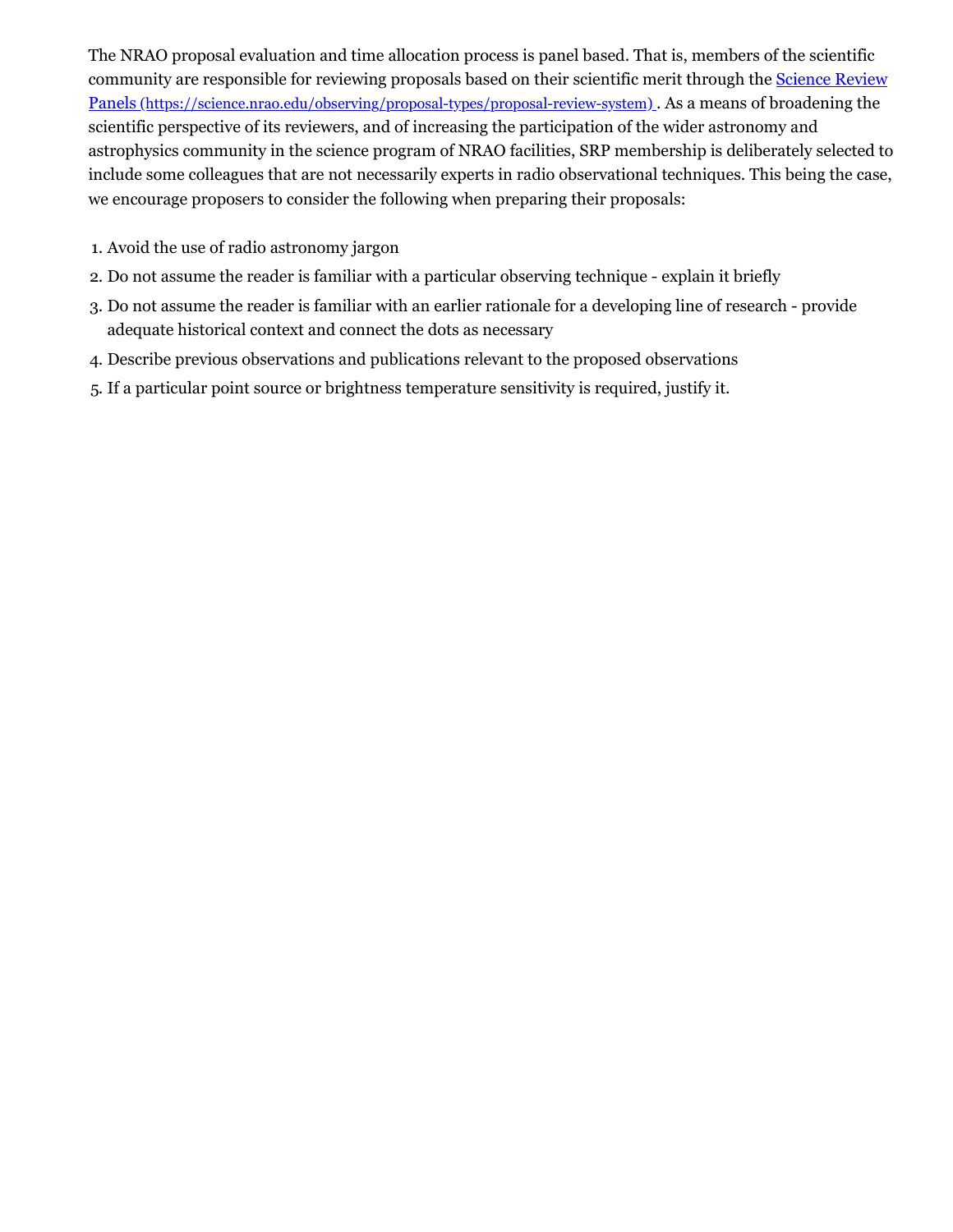# **Useful Resources & Tools**

**Note:** you must be a registered NRAO user to access some of these resources. Please go to NRAO Interactive Services [\(http://my.nrao.edu/\)](http://my.nrao.edu/) . If you are already a registered user, you are encouraged to update your profile.

### **Proposal Submission Tool**

The Proposal Submission Tool and associated documentation is accessed through NRAO Interactive Services [\(http://my.nrao.edu/\)](http://my.nrao.edu/) .

#### **Proposal Finder Tool**

The Proposal Finder Tool [\(http://library.nrao.edu/proposals\)](http://library.nrao.edu/proposals) (PFT) may be used to search cover sheets of proposals approved for time on NRAO telescopes. The PFT returns the proposal's authors, title, abstract, and, if available, approved hours.

## **Very Large Array (VLA)**

- VLA Observational Status Summary [\(http://go.nrao.edu/vla-oss\)](http://go.nrao.edu/vla-oss)
- Guide to Proposing for the VLA [\(http://go.nrao.edu/vla-prop\)](http://go.nrao.edu/vla-prop)
- Guide to Observing with the VLA [\(http://go.nrao.edu/vla-obs\)](http://go.nrao.edu/vla-obs)
- VLA Configuration Plans and Science Time Available [\(http://go.nrao.edu/vla-plan\)](http://go.nrao.edu/vla-plan)
- VLA Exposure Calculator [\(http://go.nrao.edu/ect\)](http://go.nrao.edu/ect)

## **Very Long Baseline Array (VLBA)**

- VLBA Observational Status Summary [\(https://science.lbo.us/facilities/vlba/docs/manuals/oss\)](https://science.lbo.us/facilities/vlba/docs/manuals/oss)
- High Sensitivity Array
	- VLBA+ Observing [\(https://science.lbo.us/facilities/vlba/docs/manuals/oss/vlba-plus\)](https://science.lbo.us/facilities/vlba/docs/manuals/oss/vlba-plus)
	- Observing with the High Sensitivity Array [\(https://science.lbo.us/facilities/vlba/proposing/HSA-Tips\)](https://science.lbo.us/facilities/vlba/proposing/HSA-Tips)
	- VLBI at the VLA [\(https://science.lbo.us/facilities/vla/docs/manuals/obsguide/modes/vlbi\)](https://science.lbo.us/facilities/vla/docs/manuals/obsguide/modes/vlbi)
	- o <u>VLBI on the GBT [\(http://www.gb.nrao.edu/~fghigo/gbtdoc/vlbinfo.html\)](http://www.gb.nrao.edu/~fghigo/gbtdoc/vlbinfo.html)</u>
- VLBA/HSA Sensitivity (via EVN Sensitivity Calculator) [\(https://www.evlbi.org/cgi-bin/EVNcalc\)](https://www.evlbi.org/cgi-bin/EVNcalc) Note that the EVN sensitivity calculator does not currently allow a computation for 4096 Mbps (Shared Risk for the VLBA only for semester 2019B). Use the calculator for 2048 Mbps and divide the sensitivity calculated by sqrt(2).
- Observing
	- SCHED User Manual [\(http://www.aoc.nrao.edu/software/sched\)](http://www.aoc.nrao.edu/software/sched)
	- VLBA Calibrator Search Tool [\(https://www.lbo.us/vlba/astro/calib/\)](https://www.lbo.us/vlba/astro/calib/)

## **NRAO Helpdesk**

For help on any aspect of proposing or observing not found in our documentation, please file a ticket with the NRAO helpdesk [\(https://help.nrao.edu/\)](https://help.nrao.edu/) .